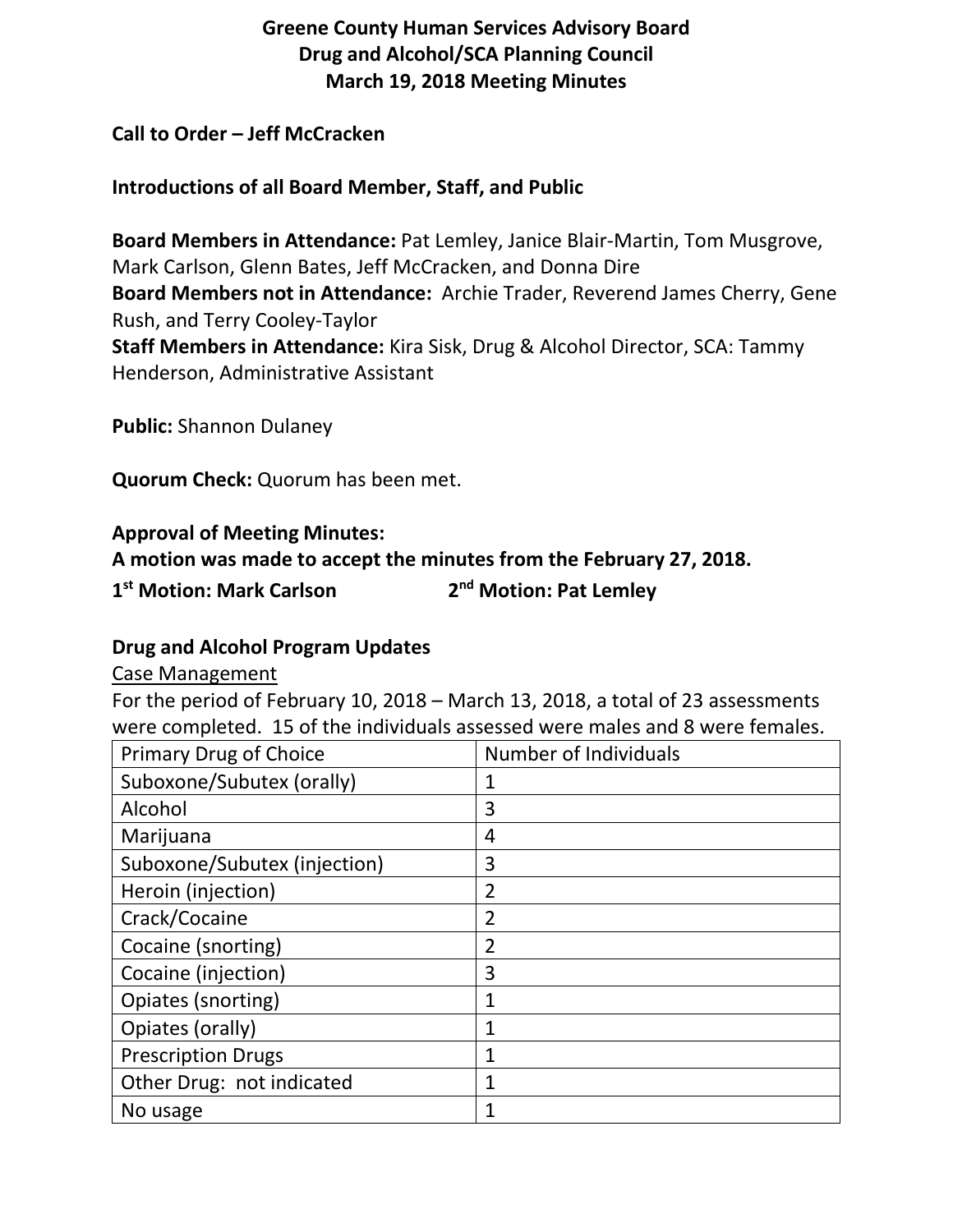Recommended levels of care were 11 to short-term rehab, 5 to detox, 2 to outpatient and one each to Early Intervention, IOP, long-term rehab, no treatment, residential treatment.

Referral Sources – 9 came from the courts, 5 from child welfare, 5 from other and 4 voluntarily seeking treatment.

WITS system – Beginning to be trained in WITS plan. Screening and Assessments will be standardized and electronic. Kira's has begun to do the webinars.

ASAM training will take place in May or June still waiting on definitive dates.

#### Prevention

All of Human Services will have tables at Kid Fest on April 28<sup>th</sup>. Still in the planning phase, but anticipate being able to have the Drug Take Back event at Kid Fest.

## Communities That Care (CTC)

CTC is hosting an event in April. A CTC movie night Also a calendar with other events for youth within Greene County – March  $20<sup>th</sup>$  Easter Egg Hunt, May Fiesta Night.

#### Opioid Strategies

Continues to be the three Drug Take Back locations, State Police Barracks, Sheriff's Department, and Cumberland Police Department.

Governor Wolf rolled out last week a data dashboard for opioids on his page includes information such as how many children were born with NAS on Medicaid. Has other useful stats on it as well.

Warm Hand Off – continue to search for a person to fill the Navigator position. This presents challenges to fully implementing the WHO policy.

Naloxone Training – Plan to have a Naloxone Training April  $17<sup>th</sup>$  for professionals that are considered first responders in the Fort Jackson Building from 1-2pm. Continuing to work out the details of the training.

#### **Recovery Oriented System of Care (ROSC)**

#### Oxford Houses

The Cumberland House for Men in Waynesburg is full. At the Bird Sisters House for Women in Waynesburg, there are five openings; two women to possibly come in April; the house can accommodate up to 9 women at a time. The Oxford House in Nemacolin is currently empty as transportation out of Nemacolin for work and services is a challenge.